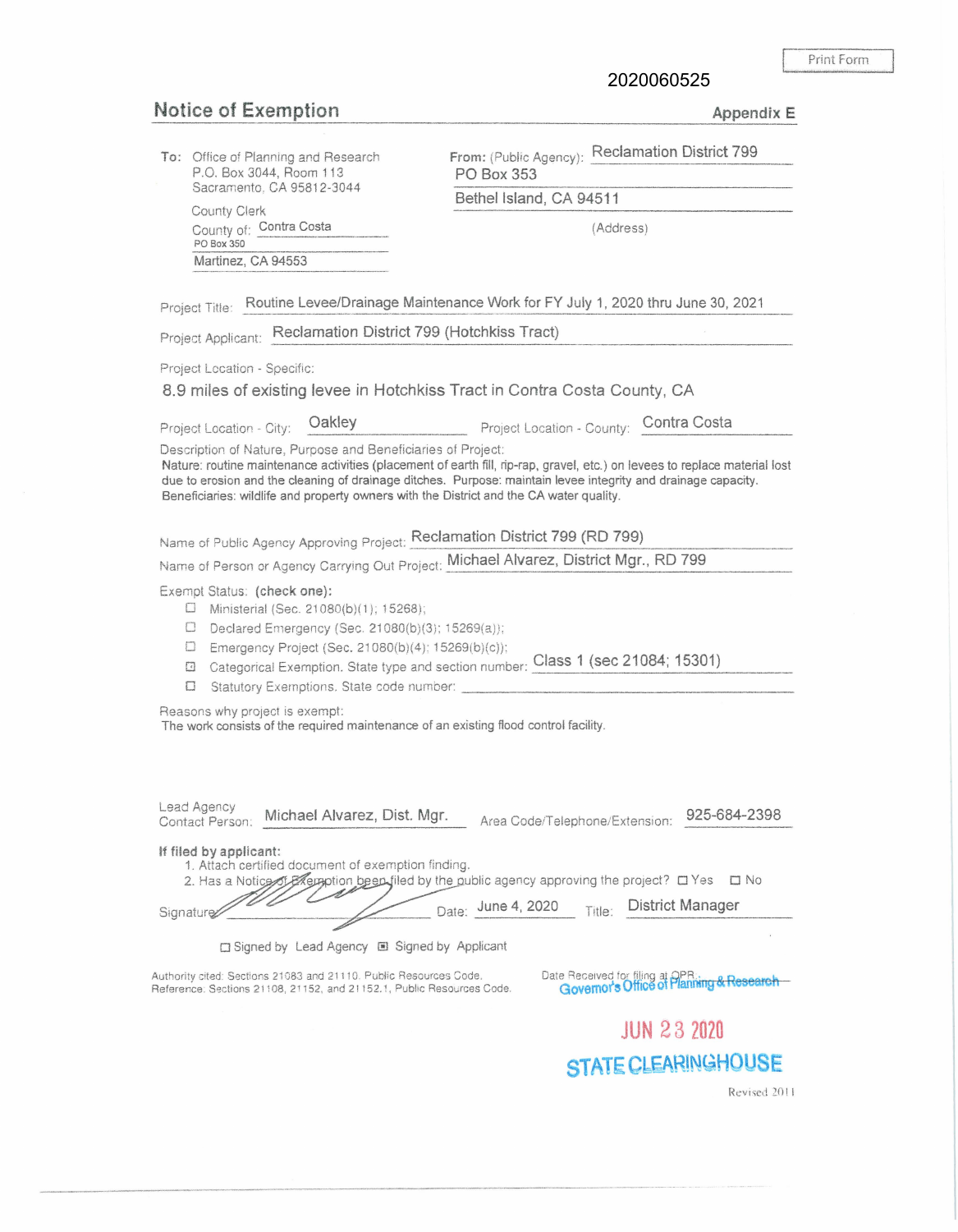Recording Requested By: Reclamation District 799 (Hotchkiss Tract)

When Recorded Mail To: P.O. Box 353 Bethel Island, CA 94511

only

The above space is for the recorders use

## **Document Title:**

## **RESOLUTION 2020-1**

## **A RESOLUTION OF THE BOARD OF TRUSTEES OF RECLAMATION DISTRICT NO. 799 MAKING A DETERMINATION UNDER THE CALIFORNIA ENVIRONMENTAL QUALITY ACT (CEQA) FOR PARTICIPATION IN THE FY 2020-2021 DELTA LEVEES MAINTENANCE SUBVENTIONS PROGRAM**

**NOW, THEREFORE, BE IT RESOLVED, AND IT IS HEREBY RESOLVED BY THE BOARD OF TRUSTEES OF RECLAMATION DISTRICT NO. 799,** that the FY 2020-2021 Delta Levees Maintenance Subventions Application work consists of routine levee maintenance to existing levee improvements and falls within the categorical exemptions to the California Environmental Quality Act;

**RESOLVED FURTHER,** that the District finds that the proposed work will not have a material adverse effect upon the environment;

**RESOLVED FURTHER,** that said work does not constitute an exception to the exemptions of the California Environmental Quality Act; and

**RESOLVED FURTHER,** that Mr. Michael Alvarez is directed to prepare and file with Contra Costa County the appropriate notice of exemption on behalf of the District.